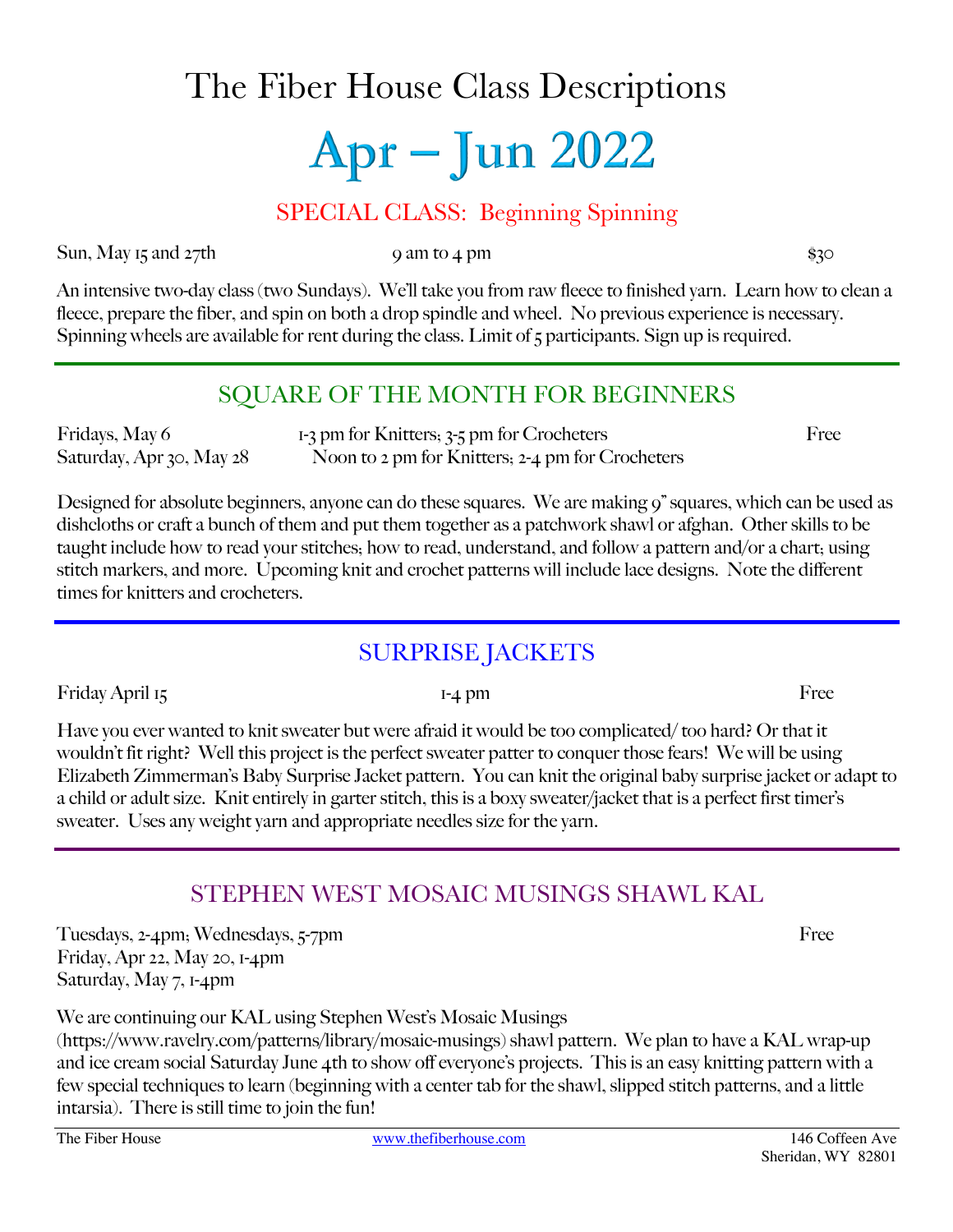#### MINI HOW-TO – TUBULAR CAST-ON

| Friday Apr 8, Jun 3 | $I-4$ $DII$ | Free |
|---------------------|-------------|------|
| Saturdays, Apr 16   | $I-4$ pm    |      |

Thanks to a customer's request, I recently rediscovered this cast-on. This stretchy cast-on is a great way to begin the cuff of a hat, sleeve, glove, or sweater. The beginning of the technique can also be used in place of a provisional cast on when you plan to eventually work both side of the cast-on edge for any number of reasons. I have a slightly different way of working this cast-on than is shown in most on-line tutorials. You will need to have two needles of the same size (can be different lengths) and scarp yarn to do a sample cast-on.

#### WINQU SUMMER TEE

Saturday, Apr 23, May 21, Jun 11 1-4 pm Free Friday, May 13, July 1

Time to get on with summer projects and create some summer wearables! Winqu is a gorgeous new cotton/silk worsted weight yarn from Mirasol that is now in stock. For the class we have two different designs by Claudia Wersing. The *Alma V-neck Top* is a slightly oversized raglan tee with elbow length sleeves. It is worked top down in one piece. The *Bonita Tank* is sleeveless with a wavy cable design and ribbing around the armholes. Both patterns use US 8 needles.

# TAPESTRY CROCHET TABLE RUNNER

Friday, Apr 29, May  $27$ , Jun 10 1-4 pm Saturday, May 14, Jun 18

Christmas in Spring anyone? Get a head start on your holiday decorations with this "Noel" table runner. There will also be plans for other holiday designs. This table runner was designed by me for Mountain Meadow Wool and uses their Cody sport weight yarn and a size G hook. You can get the pattern for free for this class but after that you will need to purchase it from Mountain Meadow Wool. Tapestry crochet uses only single crochet stitches. You work with two colors in each row, alternating the color you stitch with and carrying the other color. Easy enough for beginner crocheters to learn.

# PIN LOOM WEAVING - PLACEMATS

Fridays, Jun 17 1 to 4 pm Saturday, Jul 2

We have a bunch of new had crafted pin looms in from Hazel Rose Looms in various sizes and shapes, include square, rectangle, triangle, and soon octagon. Learn how easy it is to make up squares and motifs with the pin